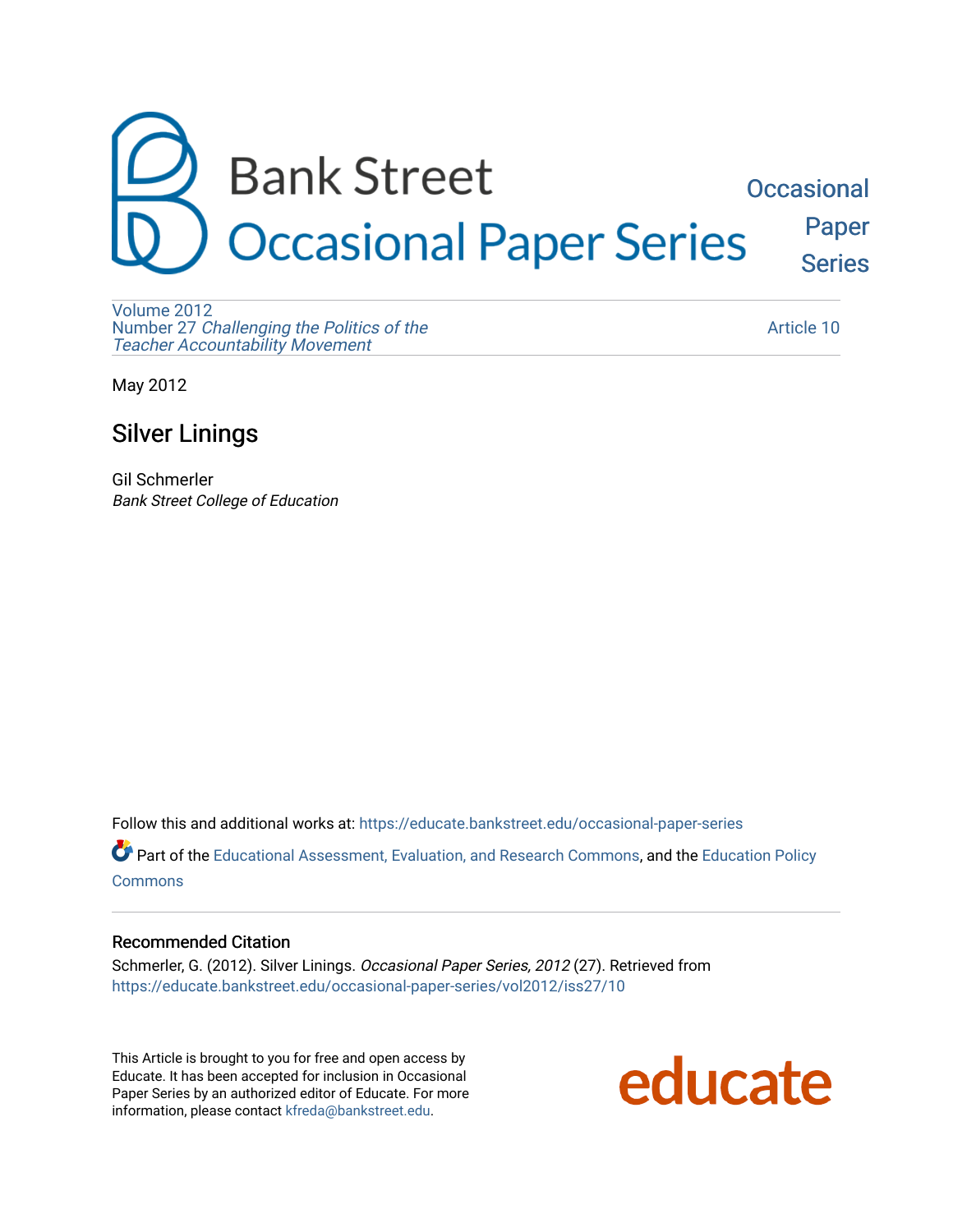# **Silver Linings**

### *Gil Schmerler*

Looking for rays of sunshine amidst an educational landscape that has taken a particularly horrific beating in the last decade or two is a difficult—maybe quixotic—undertaking.

It may have taken the political success of the most pernicious forces for over-simplification, quantification, privatization, and self-interest to get many of us thinking and communicating more clearly about the substance and structure of an education we hold to be meaningful. The most promising recent developments remain locked in a death struggle with the narrowest of "accountability" reforms and will emerge as common practice only if the will to resist or persevere is strong enough. Most of all, we need faith that the total dominance of testing in these years will—not quite yet, but soon!—begin to die under the weight of its own increasingly obvious inadequacies.

In fact, there are some transformative things happening that can lead to positive changes in the way daily business is conducted in schools. Some of these are practices many of us have promoted for years: peer collaboration, small schools, shared leadership, differentiation, and constructivist professional development. Others come with language of which we are instinctively wary: common core curriculum, learning outcomes, rubrics, and teacher evaluation.

These transformations appear in the midst of an unprecedented assault on the teaching profession, which has threatened job security, tenure, academic freedom, and effective working conditions. States and municipalities, with heavy-handed federal encouragement, have in many ways narrowed the scope and agency of teachers' practice and made them more vulnerable to economic, political, and ideological currents.

Nevertheless, we are seeing small signs of change, including:

- **teachers making their practice more public**
- collaboration becoming the expectation for faculties
- schools understanding they must serve neglected sub-groups more vigorously
- principals' involvement in instructional supervision increasing
- expectations for teacher practice, including differentiation and inquiry, heightening significantly.

Many of these approaches are being written directly into professional development and assessment frameworks. Moreover, major efforts are in motion to find ways to gauge student achievement and effectiveness of teachers that don't rely on standardized tests.

Take, for example, the recent preoccupation with "frameworks" created by Charlotte Danielson and others to examine teaching. Many of us begin with grave concerns about checklists and rubrics - they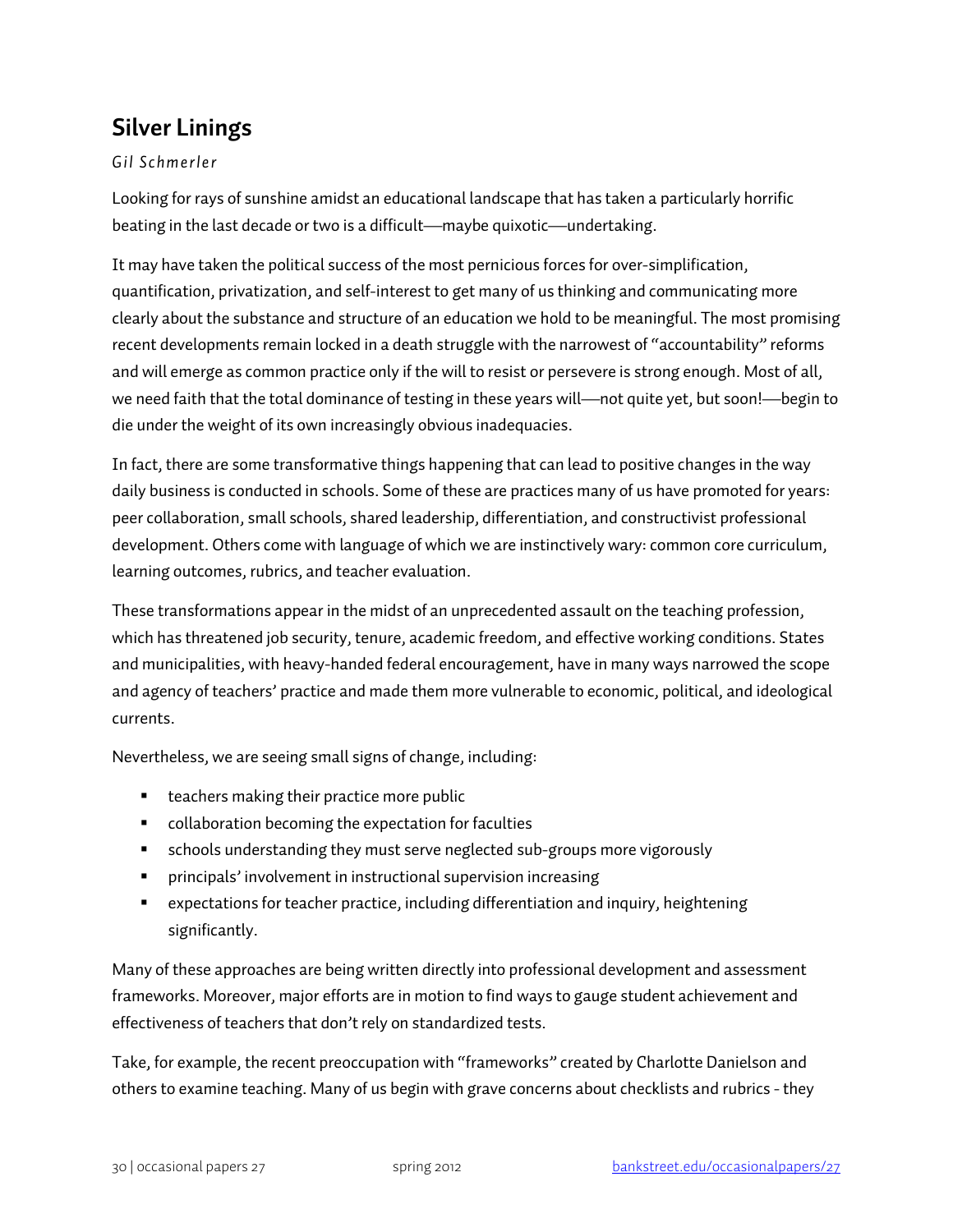lead to quantification and narrow the possibilities of constructive analysis. Danielson herself has repeatedly warned that her approach is designed for professional development and not evaluation. The danger of these frameworks becoming one more tool in a punitive evaluation process is ever-present. Nevertheless, there is significant value in corresponding efforts—joined by unions and many progressive scholars - to identify the most enlightened components of teaching. These emphasize learner engagement, inquiry, and independent thought, broaden the categories of analysis to reduce the possibilities of facile quantification, and place the primary focus on self-assessment.

The boom in Common Core Standards might yield some virtue, as well. Progressives have historically been suspicious of anything that might lead to greater standardization of curriculum or teaching methods and deny the differentiation and individualization so critical for student learning. The Common Core needs to be carefully watched for just these tendencies. But it appears that many of the elements that seem to be surviving the political vetting process for the Common Core include the principles of active learning, experimentation, and inquiry central to progressive philosophy. In a country where much of education will undoubtedly remain in the hands of generally centralized systems, this focus on student-centered pedagogy might well be viewed as a step forward.

We worry a lot about the role of charter schools in a privatizing, anti-union, anti-public school agenda. We note with great caution that charters have been, in the eyes of many in the educational establishment, a singular hope for school "reform." We worry about the proliferation of for-profit networks, and the privileged status charters so often are awarded by educational authorities at the expense of neighborhood schools. Less noticed in the clamor, however, but highly meaningful, is the significant shift in public acceptance of small schools as a prominent way to bring about real change in education.

Those of us associated with the alternative and small schools movement over the past four decades have never seen such a strong consensus that small is more effective, and that greater school-level autonomy is critical. Most charters do not have the dedication to student voice and independent thinking that characterized many alternative schools, but some do, and most charters accept it as critical that individual students get the attention they need from teachers who know them well. It is unlikely, as we emerge from this wave of "reform," that there will be much stomach for a return to the large, impersonal, bureaucratized institutions of the past century.

Teacher evaluation—and tenure—may be more sensitive issues. A process designed for both professional development and quality control - and honored for generations more in the breach than in actual practice—evaluation has suddenly found itself in the eye of the storm. The overwhelming focus of the school reformers is, of course, to harness evaluation directly to student scores. At the same time, it is increasingly clear that the fragility of test data (narrowness of intellectual focus, unreliability from year to year, susceptibility to manipulation and cheating) will render it ultimately non-viable as a primary measure of teacher success.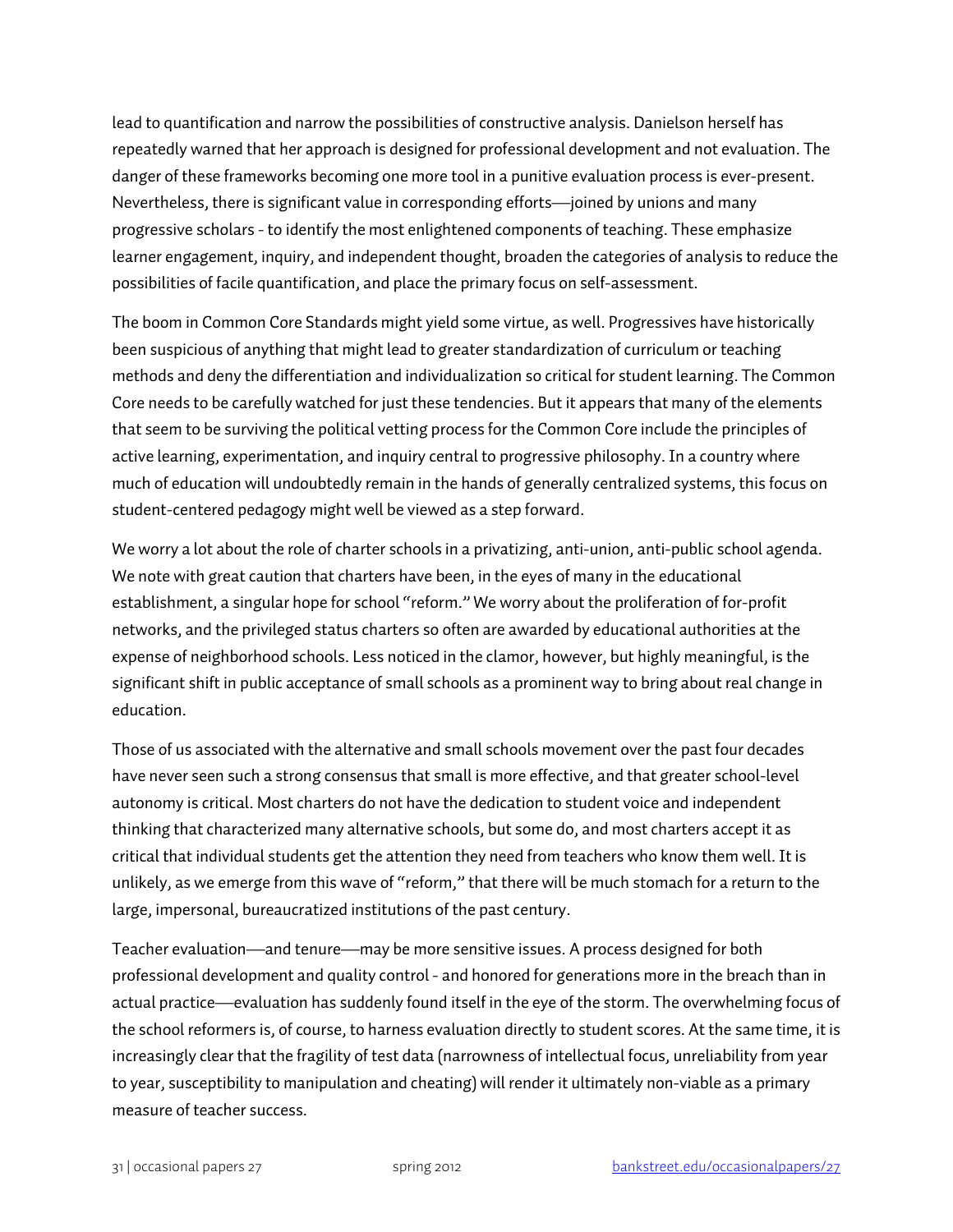Meanwhile, unions and school administrations are negotiating far more thorough processes of observations, broadening the pool of people involved in evaluation, and, for good measure, throwing more professional development, coaching, and peer support into the assessment mix. It is, one trusts, these latter processes that will survive at the end of this wave, when the dominance of test scores recede.

At the same time, and here is where someone with respect for the history of hard-won protections of job security and academic freedom wants to tread lightly, there is potential for positive movement in the quality control arena as well. Frankly, virtually every educator with open eyes and a conscience has spent time worrying about the treatment some children receive at the hands of teachers without the skill, sensitivity, or motivation to do them justice - and wondered why there was not a more sustained, professional supervisory effort to help these teachers improve their craft or find another field.

But, because we have seen the obvious damage to a faculty when administrators with biases and other questionable motives abuse or neglect their evaluation responsibilities, we have generally stood firmly behind whatever organization sets itself up to assure due process. The result is a system that can make it excessively challenging to remove even the most unsuccessful and harmful teachers, often requiring extraordinary persistence and courage (qualities not always possessed in abundance by administrators).

Now, as politicians look for scapegoats and with the nightmare scenario of Michelle Rhee-like purges of teachers, states and districts are beginning to legislate and negotiate tougher—but sometimes fairer and more consistent—evaluation processes, and unions are showing signs of a newfound readiness to engage and, possibly, to open up the dismissal process. This issue is far from settled, but prospects are increasing for both more supervision and support for teachers.

Pollyanna? I could be! I sat in on a public school faculty meeting the other day where teachers reflected bitterly about being "Danielson-ed," New York City's latest cold-hearted implementation of a wellmeaning approach to formative classroom assessment. As I write, the Common Core is being worked over by textbook and testing companies to standardize approaches across the country. Meanwhile, toward very different ends, cells of progressive educators are extracting nuggets of authentic and flexible pedagogy from the Core to use as centerpieces in dynamic, child-centered classrooms. The potential for abuse is there—we see it all around us, all the time. But so, too, still hidden but slowly gaining traction, is the potential for creativity and renewal.

### **Addendum**

In the 6 months between the writing of this desperately hopeful piece and its publication, New York City has publicly posted teacher ratings based exclusively on test scores; New York State has upped to 40% the portion of a teacher's evaluation based on students' standardized test results (making it impossible to "pass" if you cannot show formal value-added score improvement); and the federal Race to the Top